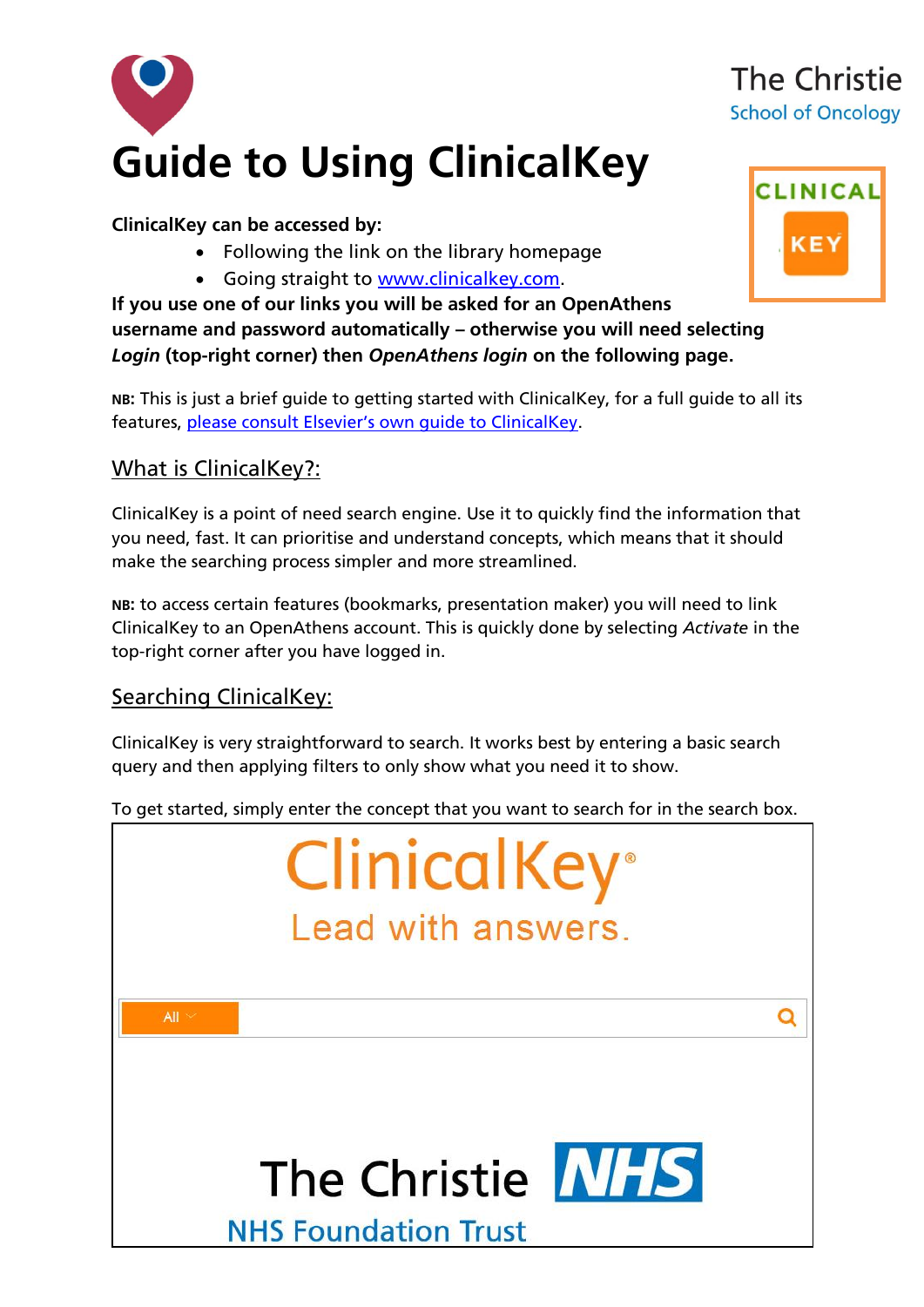### ClinicalKey will suggest terms that it recognises as you type in your query

| All $\vee$                               | T-cell ly                            |             |                                  |  |  |
|------------------------------------------|--------------------------------------|-------------|----------------------------------|--|--|
|                                          | Suggestions                          | Related     | Authors                          |  |  |
|                                          | T-cell lymphoma                      | methoxsalen | Lymphoma Working Party of        |  |  |
|                                          |                                      |             | the European Group for           |  |  |
|                                          | Acute T Cell Lymphocytic<br>Leukemia |             | Stem Cell Transplantation        |  |  |
|                                          |                                      |             | European Mantle Cell             |  |  |
|                                          | Large-Cell Lymphomas                 |             | Lymphoma Network and the         |  |  |
|                                          | Lymphoid neoplasm                    |             | German Low Grade                 |  |  |
|                                          |                                      |             | Lymphoma Study Group             |  |  |
|                                          | Cutaneous T-Cell Lymphoma            |             | <b>Adult Acute Lymphoblastic</b> |  |  |
|                                          | Ki-1 Large-Cell Lymphoma             |             | Leukemia Working Group of        |  |  |
|                                          |                                      |             | the Japan Society for            |  |  |
| s & Conditions   Privacy Po<br>reserved. | Leukemia, T-Cell                     |             | Hematopoietic Cell               |  |  |
|                                          | Peripheral T-cell lymphoma           |             | Transplantation                  |  |  |
|                                          | Cell mediated lympholysis            |             | French Study Group on            |  |  |
|                                          |                                      |             | Cutaneous Lymphomas and          |  |  |

### It will then show you your results, by default in relevance order

| The Christie <b>NHS</b><br>ClinicalKey <sup>®</sup><br><b>NHS Foundation Trust</b>                                                                                                                                                                                                         |
|--------------------------------------------------------------------------------------------------------------------------------------------------------------------------------------------------------------------------------------------------------------------------------------------|
| All $\vee$<br>T-cell lymphoma                                                                                                                                                                                                                                                              |
| Specialties<br>Source Type $\vee$ Study Type<br>Date<br>Filter By:                                                                                                                                                                                                                         |
| 12511 results<br>Sort by: Relevance $\vee$                                                                                                                                                                                                                                                 |
| <b>Subscribed Content</b>                                                                                                                                                                                                                                                                  |
| <b>BOOK CHAPTER</b><br>T-Cell Lymphomas                                                                                                                                                                                                                                                    |
| Hematology: Basic Principles and Practice.                                                                                                                                                                                                                                                 |
| O'Connor, Owen A.; Marchi, Enrica; Bhagat, Govind Show all. Published January 1, 2013. Pages 1267-1302.e8. © 2013.                                                                                                                                                                         |
| <b>MEDLINE</b><br>EZH <sub>2</sub> overexpression in natural killer/T-cell lymphoma confers growth<br>advantage independently of histone methyltransferase activity.<br>Blood.<br>Yan, Junli; Ng, Siok-Bian; Tay, Jim Liang-Seah Show all, Published May 30, 2013.<br><b>LINK RESOLVER</b> |
| <b>MEDLINE</b><br>SMILE for natural killer/T-cell lymphoma: analysis of safety and efficacy<br>from the Asia Lymphoma Study Group.<br>Blood.                                                                                                                                               |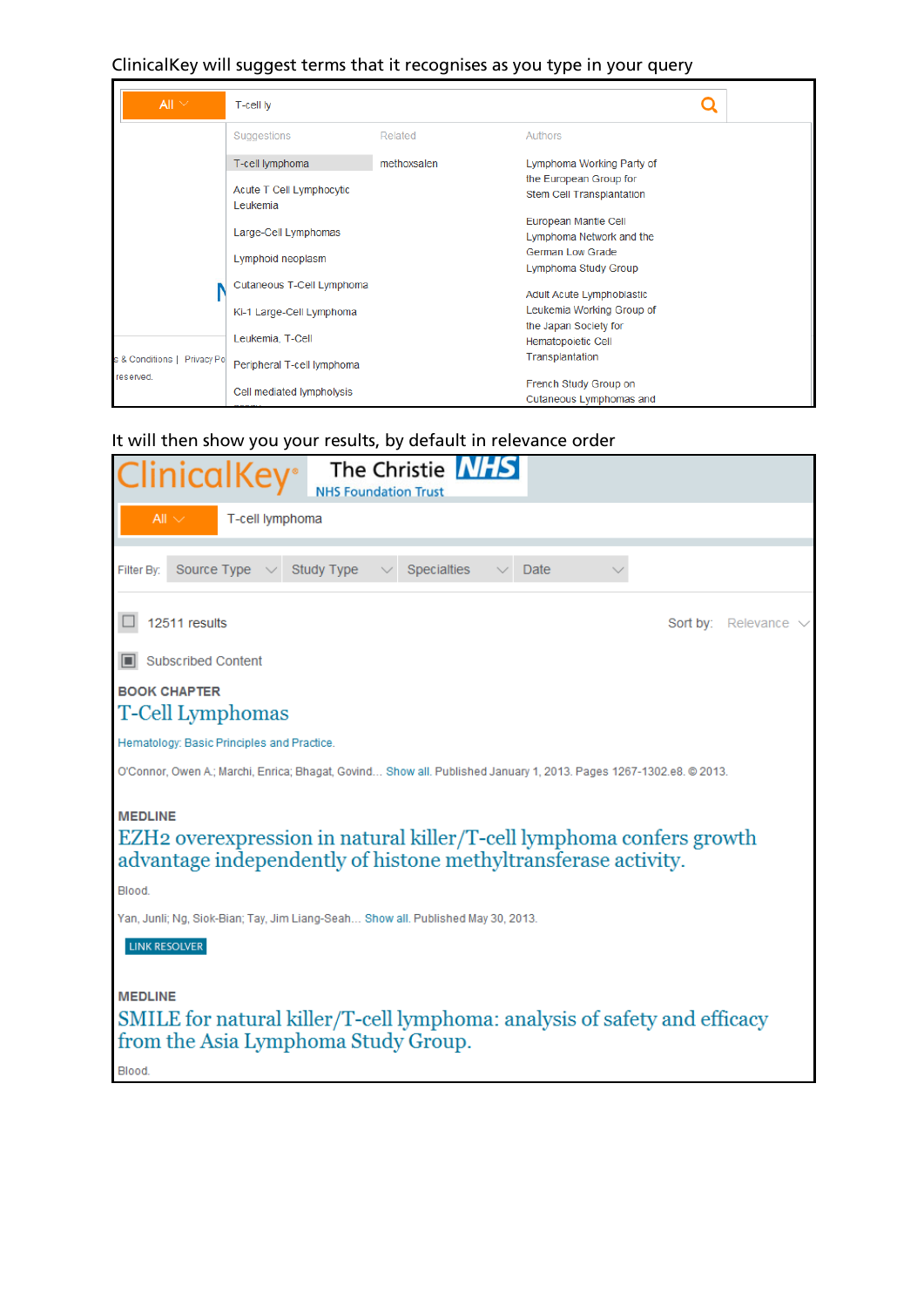|                  | <b>ClinicalKey</b> <sup>®</sup> | The Christie <b>NHS</b><br><b>NHS Foundation Trust</b>               |                  |
|------------------|---------------------------------|----------------------------------------------------------------------|------------------|
|                  | All $\vee$<br>T-cell lymphoma   |                                                                      | Q                |
| Filter By:       | Source Type                     | <b>Study Type</b><br><b>Specialties</b><br>Date<br>$\checkmark$      |                  |
|                  | <b>MEDLINE Abstracts</b>        | 8075                                                                 |                  |
| 125              | <b>Full Text Articles</b>       | Sort by:<br>2078                                                     | Relevance $\vee$ |
| $\Box$<br>Sut    | <b>Images</b>                   | 1142                                                                 | Save             |
| <b>BOOK O</b>    | <b>Books</b>                    | 834                                                                  |                  |
| T-Cel            | <b>Clinical Trials</b>          | 365                                                                  |                  |
| Hematolo         | <b>Patient Education</b>        | 9                                                                    |                  |
| O'Connor         | <b>Drug Monographs</b>          | 3<br>low all. Published January 1, 2013. Pages 1267-1302.e8. © 2013. |                  |
|                  | <b>First Consult</b>            | 3                                                                    |                  |
| <b>MEDLIN</b>    | <b>Videos</b>                   | $\overline{2}$                                                       |                  |
| EZH <sub>2</sub> | <b>Guidelines</b>               | l killer/T-cell lymphoma confers growth                              |                  |

You can then pick filters from the drop down lists at the top

*Full Text Articles are from journals integrated into ClinicalKey. You can check if the Kostoris Library has fulltext access to MEDLINE Abstracts by clicking on the* **LINK RESOLVER** *button below each one.* 

You can choose from as many filters as you like. Filters can be removed by clicking on the cross in the tag that appears when selected: eg  $\frac{F^{\text{full Text Ar...}}}{F^{\text{full Text Ar...}}}$ 

If you hover over a result, the background changes colour and the following icons appear:

 $A \boxtimes B$ 



Is the bookmark icon and lets you add the result to a reading list

骨 Lets you know a fulltext pdf is available (only for content integrated into ClinicalKey



Allows you to email the result to someone



Prints off the abstract of the result.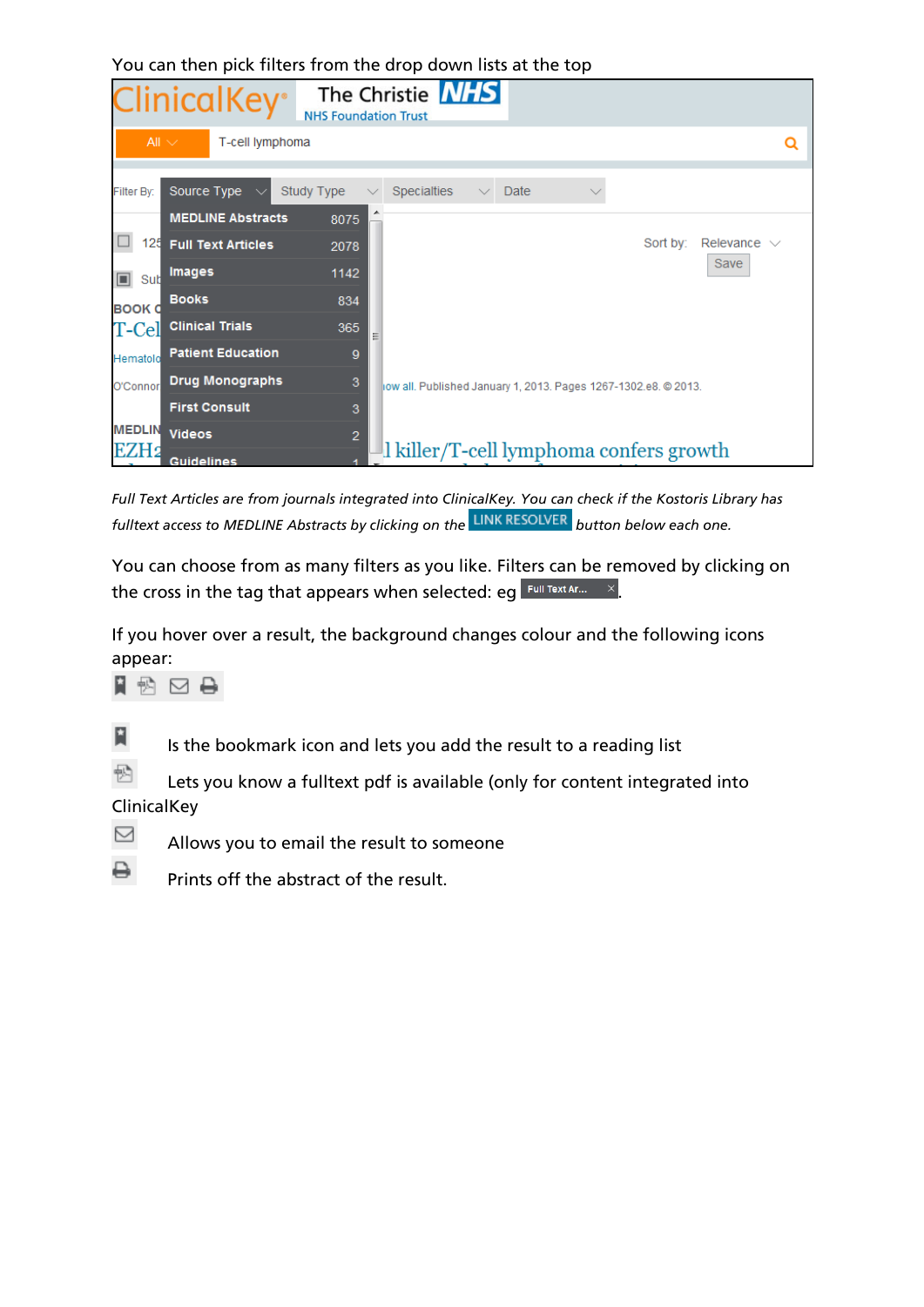## Finding Images in ClinicalKey:

After running a search, select *Images* as the source type and the display will change and line up images as a grid. This can be changed with the *view* option in the top-right corner:  $View:$   $III$  Grid  $\vee$ 

If you click on an image, information will be displayed to provide context for it. ie,



You will also notice that you get the same icons (bookmark, email, print) as text results in addition to this one for the presentation maker:  $\mathbb R$ 

The presentation maker allows you to store images like a reading list. When you click on it you will be asked which presentation you want to add it to (or if you want to create a new one).



To retrieve saved presentations, click on your name in the top-right corner and then *Presentations*

| <b>Tim Jacbs</b>      |  |  |
|-----------------------|--|--|
| <b>Saved Content</b>  |  |  |
| <b>Search History</b> |  |  |
| <b>Presentations</b>  |  |  |
| <b>Settings</b>       |  |  |
| Log Out               |  |  |

This will take you to your presentations, to look at your saved slides, pick the presentation name from the left hand side and they will appear on the right hand side. These can then be exported to Microsoft PowerPoint by clicking on the *Export* option and saving the file.